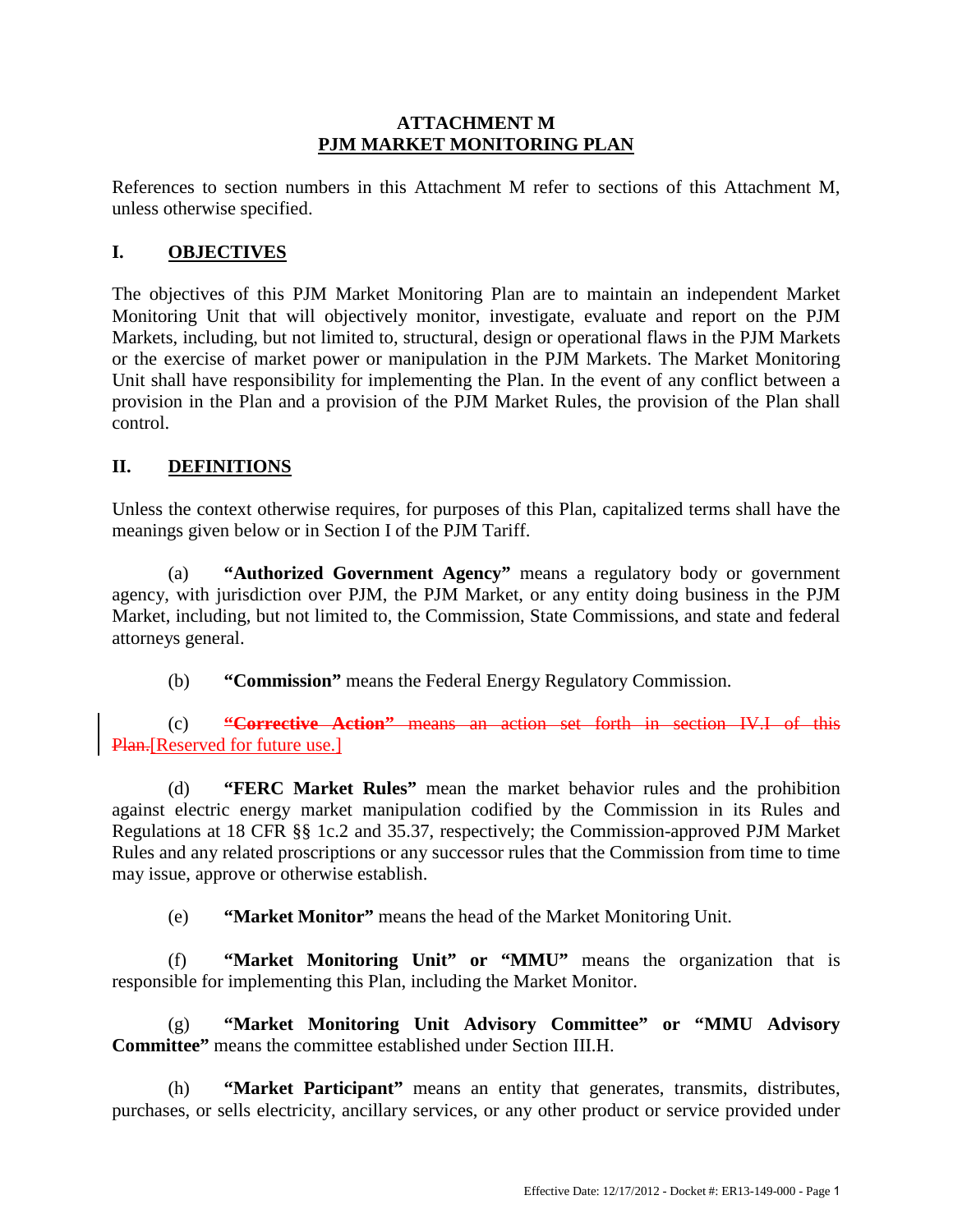the PJM Tariff or Operating Agreement within, into, out of, or through the PJM Region. "Market Participant" shall not include an Authorized Government Agency that consumes energy for its own use but does not purchase or sell energy at wholesale.

(h-1) **"Market Violation"** means a tariff violation, violation of a Commissionapproved order, rule or regulation, market manipulation, or inappropriate dispatch that creates substantial concerns regarding unnecessary market inefficiencies, as defined in 18 C.F.R. § 35.28(b)(8).

(i) **"OPSI Advisory Committee"** means the committee established under Section III.G.

(j) **"PJM"** means PJM Interconnection, L.L.C., including the Office of the Interconnection as referenced in the PJM Operating Agreement.

(k) **"PJM Board"** means the Board of Managers of PJM or its designated representative, exclusive of any members of PJM Management.

(l) **"PJM Entities"** mean PJM, including the Market Monitoring Unit, the PJM Board, and PJM's officers, employees, representatives, advisors, contractors, and consultants.

(m) **"PJM Liaison"** means the liaison established under Section III.I.

(n) **"PJM Management"** means the officers, executives, supervisors and employee managers of PJM.

(o) **"PJM Manuals"** mean those documents, including business rules, produced by PJM that describe detailed PJM operating and accounting procedures that are made publicly available in hard copy and on the Internet.

(p) **"PJM Markets"** mean the PJM Interchange Energy and Capacity Markets, including the RPM auctions, together with all bilateral or other wholesale electric power and energy transactions, capacity transactions, ancillary services transactions (including black start service), transmission transactions and any other market operated under the PJM Tariff or Operating Agreement within the PJM Region.

(q) **"PJM Market Rules"** mean the rules, standards, procedures, and practices of the PJM Markets set forth in the PJM Tariff, the PJM Operating Agreement, the PJM Reliability Assurance Agreement, the PJM Consolidated Transmission Owners Agreement, the PJM Manuals, the PJM Regional Practices Document, the PJM-Midwest Independent Transmission System Operator Joint Operating Agreement or any other document setting forth market rules.

(r) **"PJM Operating Agreement"** means the Amended and Restated Operating Agreement of PJM on file with the Commission.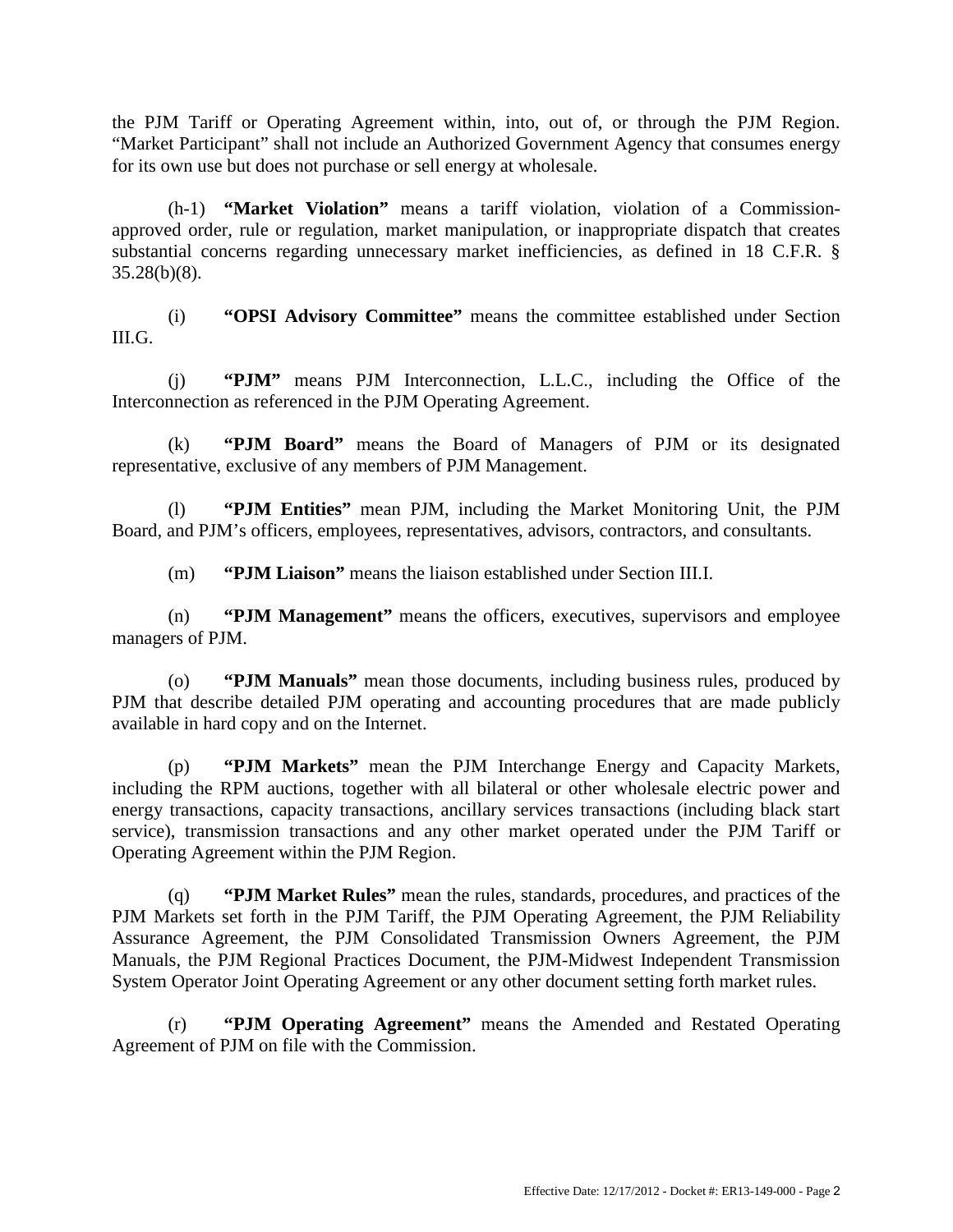(s) **"PJM Regional Practices Document"** means the document of that title that compiles and describes the practices in the PJM Markets and that is made available in hard copy and on the Internet.

(t) **"PJM Reliability Assurance Agreement"** means the Reliability Assurance Agreement among Load Serving Entities in the PJM Region on file with the Commission.

(u) **"PJM Tariff"** means the Open Access Transmission Tariff of PJM on file with the Commission.

(v) **"PJM Transmission Owners Agreement"** means the PJM Consolidated Transmission Owners Agreement on file with the Commission.

(w) **"Plan"** means the PJM market monitoring plan set forth in this Attachment M.

(w-1) **"Referral"** means a formal report of the Market Monitoring Unit to the Commission for investigation of behavior of a Market Participant, of behavior of PJM, or of a market design flaw, pursuant to Section IV.I of this Plan.

(x) **"State"** means the District of Columbia and any state or commonwealth in the PJM Region.

(y) **"State Commission"** means any state regulatory agency having jurisdiction over retail electricity sales in any State in the PJM Region.

## **IV. MARKET MONITORING UNIT FUNCTIONS AND RESPONSIBILITIES**

**D-1. Market Monitoring Unit Compliance Review:** The Market Monitoring Unit shall monitor compliance with PJM Market Rules and shall take action on compliance issues. The Market Monitoring Unit has the exclusive authority to perform the functions set forth in Attachment M and the Attachment M-Appendix. If the Market Monitoring Unit detects a Market Violation involving potential misconduct, it shall, if the applicable criteria are met, refer the matter in accordance with Section IV.I of Attachment M. If the Market Monitoring Unit detects a compliance issue and determines that there is an issue about the proper and lawful application of a rule, and the Market Monitoring Unit makes a preliminary determination that no misconduct is evident and the issue involves a difference about the appropriate calculation of the level of an input, the Market Monitoring Unit may file a petition or initiate other regulatory proceedings addressing the issue. The Market Monitoring Unit may, where it deems appropriate, submit a confidential *FReferral* and initiate a public regulatory proceeding concerning the same underlying matter.

**H. Reports of Wrongdoingferrals to State Commissions**: If during the ordinary course of its activities the Market Monitoring Unit discovers evidence of wrongdoing (other than minor misconduct) that the Market Monitor reasonably believes to be within a State Commission's jurisdiction, the Market Monitoring Unit shall report such information to the State Commission(s).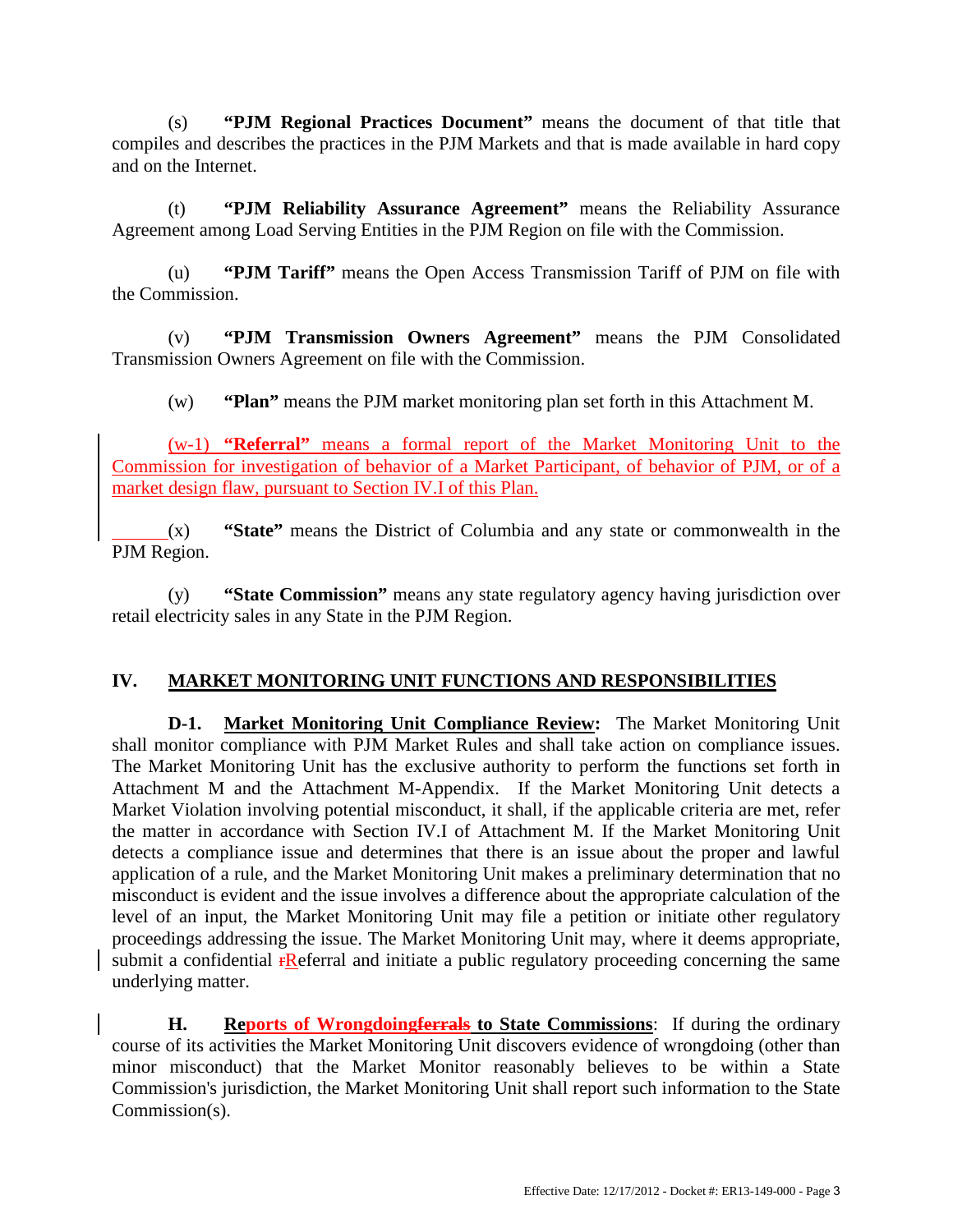# **I. Referrals to the CommissionCorrective Actions**

 1. **Required Notice and Referral to Commission of Suspected Market Violations:** Immediately upon determining that it has identified a significant market problem or a potential Market Violation by a Market Participant or PJM that may require (a) further inquiry by the Market Monitoring Unit, (b)  $\mathbf{r}$ Referral for investigation by the Commission and/or (c) action by the Commission, the Market Monitoring Unit shall notify the Commission's Office of Enforcement (or any successor), either orally or in writing. Nothing in this Section IV.I.1 shall limit the ability of the Market Monitoring Unit to engage in discussions with any such Market Participant as provided in Section IV.J.1.

In addition to the notification requirement above, where the Market Monitoring Unit has reason to believe, based on sufficient credible information, that the behavior of a Market Participant or PJM may require investigation, including but not limited to suspected Market Violations, the Market Monitoring Unit will refer the matter to the Commission's Office of Enforcement (or any successor) in the manner described below.

Such a Rreferral shall be in writing, non-public, addressed to the Commission's Director of the Office of Enforcement, with a copy directed to the Commission's Director of the Office of Energy Market Regulation and the General Counsel, and should include, but need not be limited to, the following sufficient credible information to warrant further investigation by the Commission:

 a. The name(s) of and, if possible, the contact information for, the Market Participants that allegedly took the action(s) that constitute that alleged Market Violation(s);

 b. The date(s) or time period during which the alleged Market Violation(s) occurred and whether the alleged wrongful conduct is ongoing;

 c. The specific rule, regulation, and/or tariff provision(s) that were allegedly violated or the nature of any inappropriate dispatch that may have occurred;

 d. The specific act(s) or conduct that allegedly constituted the Market Violation;

 e. The consequences to the market resulting from the act(s) or conduct, including, if known, an estimate of economic impact on the market;

f. If the Market Monitoring Unit believes that the  $act(s)$  or conduct constituted a violation of the anti-manipulation rule of 18 C.F.R. § 1c.2, a description of the alleged manipulative effect on market prices, market conditions, or market rules; and

 g. Any other information that the Market Monitoring Unit believes is relevant and may be helpful to the Commission.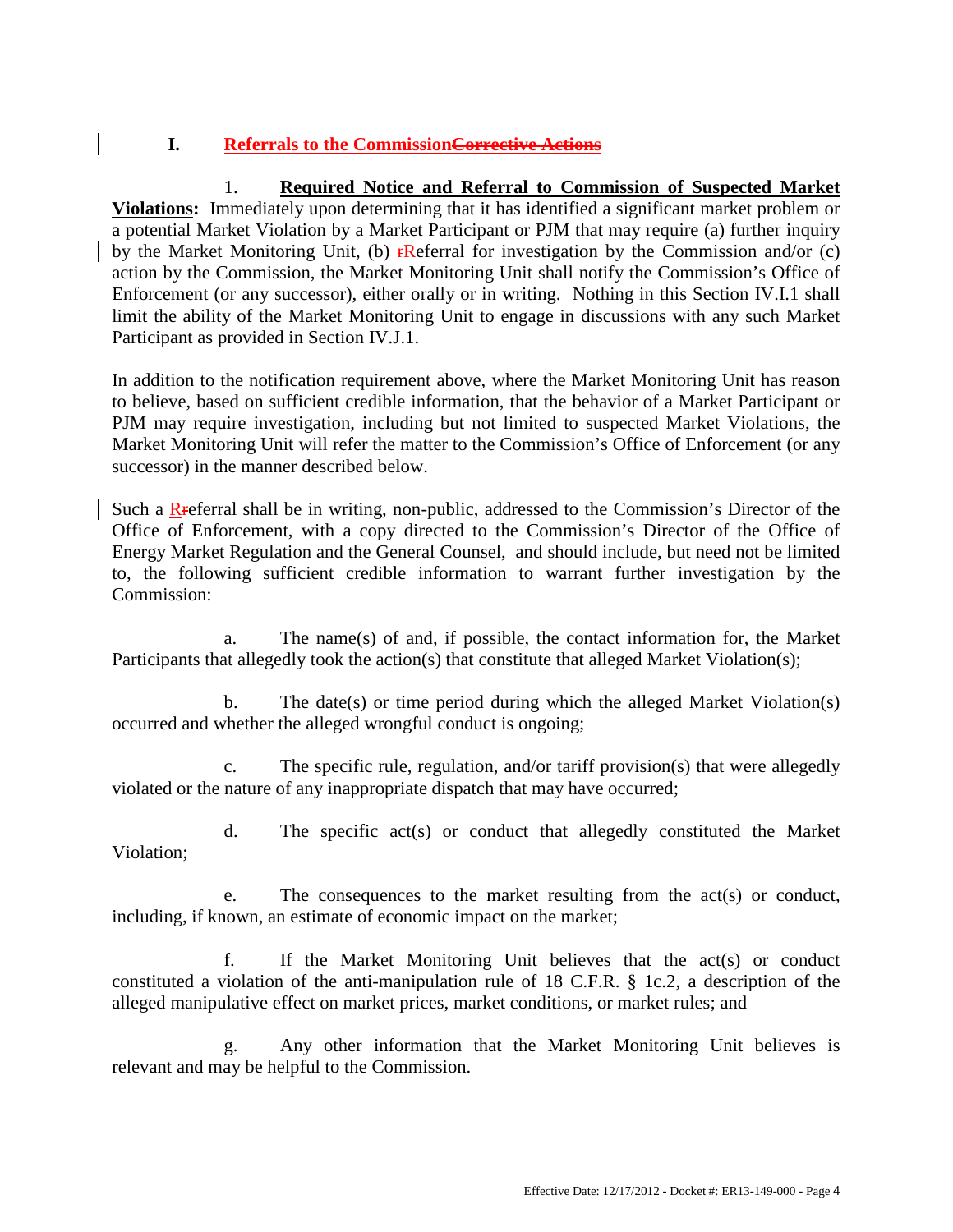The **FR**eferral may be transmitted to the Commission electronically, by fax, by mail or by courier. The Market Monitoring Unit may also provide the Commission with oral notice of the alleged Market Violation in advance of the submission of a written, non-public  $\mathbf{f}$ Referral. Following the submission of such a  $\epsilon$ Referral, the Market Monitoring Unit will continue to inform the Commission staff of any information relating to the **FR**eferral that it discovers within the scope of its regular monitoring function, but it shall desist from, and not independently undertake any investigative steps regarding, the alleged Market Violation or **FR**eferral except at the express direction of the Commission or Commission staff. The Market Monitoring Unit must also respond to requests of the Commission for additional information in connection with the alleged Market Violation that it has referred. The Market Monitoring Unit is not precluded from continuing to monitor for any repeated instances of the activity in question by the same or other Market Participants, which activity would constitute new Market Violations.

The foregoing notwithstanding, a clear, objectively identifiable violation of the following PJM Market Rules, which provide for an explicit remedy that has been accepted by the Commission and can be administered by PJM, shall not be subject to the provisions of this Section IV.I.1:

a. Default in obligations to the Office of the Interconnection by a Market Participant in violation of Section 1.7.10(a)(v) of Attachment K – Appendix of the PJM Tariff.

b. Default in obligations to the Office of the Interconnection by a Market Participant in violation of Section 1.7.19B(e) of Attachment K – Appendix of the PJM Tariff.

c. Failure of a Capacity Market Seller or Locational UCAP Seller to obtain replacement Unforced Capacity to the extent a Generation Capacity Resource that it committed for a Delivery Year is unavailable due to a planned or maintenance outage that occurs during the Peak Season without approval of the Office of the Interconnection, in violation of Section 9(b) of Attachment DD of the PJM Tariff.

d. Failure of an Electric Distributor to maintain the required underfrequency relays in violation of Schedule 7, Section 2 of the PJM Operating Agreement.

e. Failure to submit data to the Office of the Interconnection in conformance with Schedule 11 (Data Submittals) of the Reliability Assurance Agreement.

f. Failure of Black Start Units to fulfill their commitment to provide Black Start Service under Schedule 6A the PJM Tariff.

## 2. **Required Referral to Commission of Perceived Market Design Flaws and Recommended Tariff Changes:**

The Market Monitoring Unit is to make a  $\mathbf{r}$ Referral to the Commission in all instances where the Market Monitoring Unit has reason to believe market design flaws exist that it believes could effectively be remedied by rule or PJM Tariff changes. The Market Monitoring Unit must limit distribution of its identifications and recommendations to PJM and to the Commission in the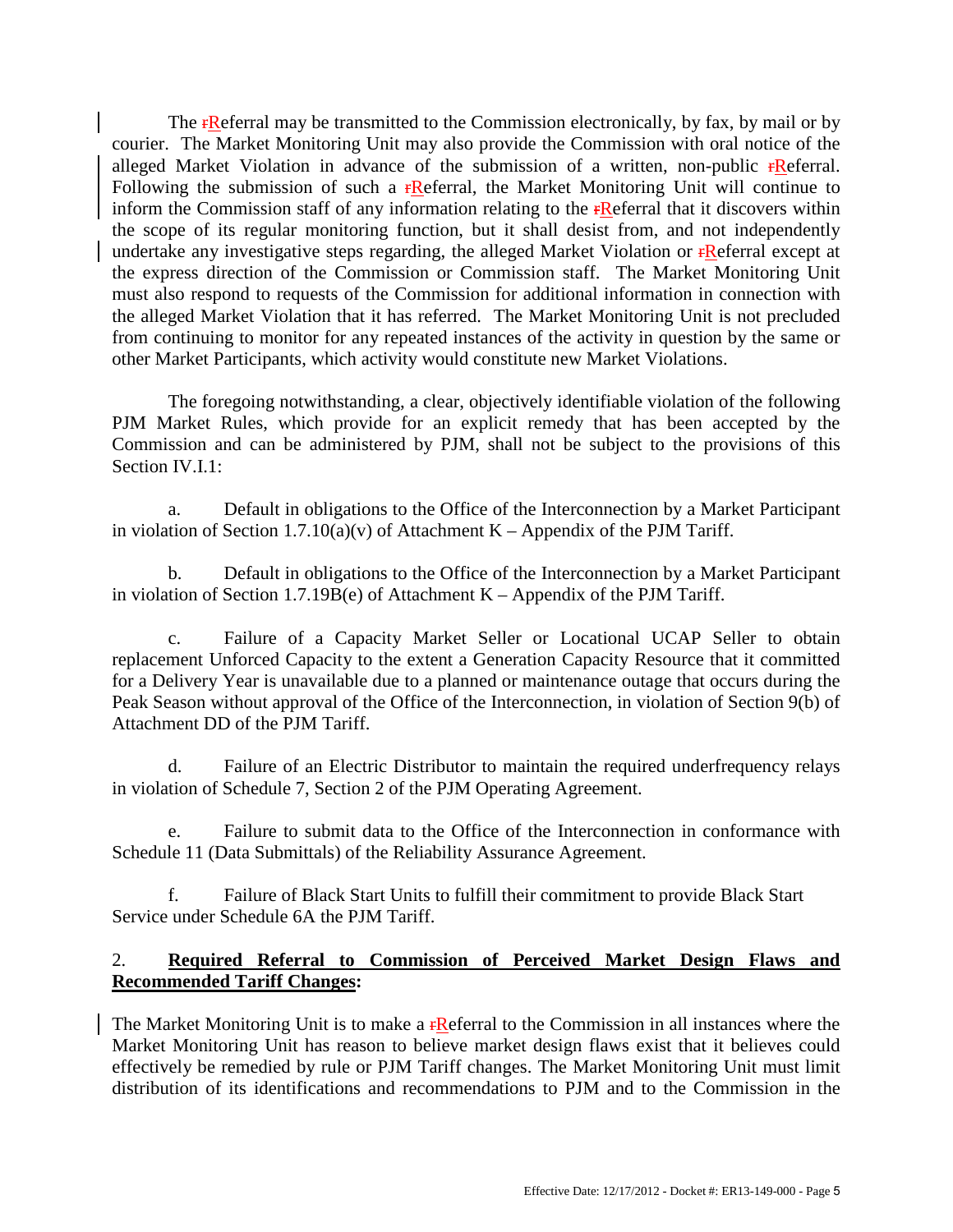event it believes broader dissemination could lead to exploitation, with an explanation of why further dissemination should be avoided at that time.

All **FR**eferrals to the Commission relating to perceived market design flaws and recommended PJM Tariff changes related thereto are to be in writing, whether transmitted electronically, by fax, mail, or courier. The Market Monitoring Unit may alert the Commission orally in advance of the written **rReferral**.

The **FR**eferral should be addressed to the Commission's Director of the Office of Energy Market Regulation, with copies directed to both the Director of the Office of Enforcement and the General Counsel.

The  $\mathbf{r}$ Referral must include, but need not be limited to, the following information:

a. A detailed narrative describing the perceived market design flaw[s];

 b. The consequences of the perceived market design flaws, including, if known, an estimate of economic impact on the market;

c. The rule or PJM Tariff revisions that the Market Monitoring Unit believes could remedy the perceived market design flaw; and

 d. Any other information the Market Monitoring Unit believes is relevant and may be helpful to the Commission.

Following a **FR**eferral to the Commission, the Market Monitoring Unit must continue to notify and inform the Commission of any additional information regarding the perceived market design flaw, its effects on the market, any additional or modified observations concerning the rule or PJM Tariff changes that could remedy the perceived design flaw. The Market Monitoring Unit must also notify and inform the Commission of any recommendations made by the Market Monitoring Unit to PJM, stakeholders, Market Participants or State Commissions regarding the perceived design flaw, and any actions taken by PJM regarding the perceived design flaw.

 **J. Additional Market Monitoring Unit Authority**: In addition to notifications and rReferrals under Sections IV.I.1 and IV.I.2, respectively, the Market Monitoring Unit shall have the additional authority described in this section, as follows:

 1. Engage in discussions regarding issues relating to the PJM Market Rules or FERC Market Rules, in order to understand such issues and to attempt to resolve informally such issues or other issues.

 2. Excepting matters governed by Section IV.I, file reports and make appropriate regulatory filings with Authorized Government Agencies to address design flaws, structural problems, compliance, market power, or other issues, and seek such appropriate action or make such recommendations as the Market Monitoring Unit shall deem appropriate. The Market Monitoring Unit shall make such filings or reports publicly available and provide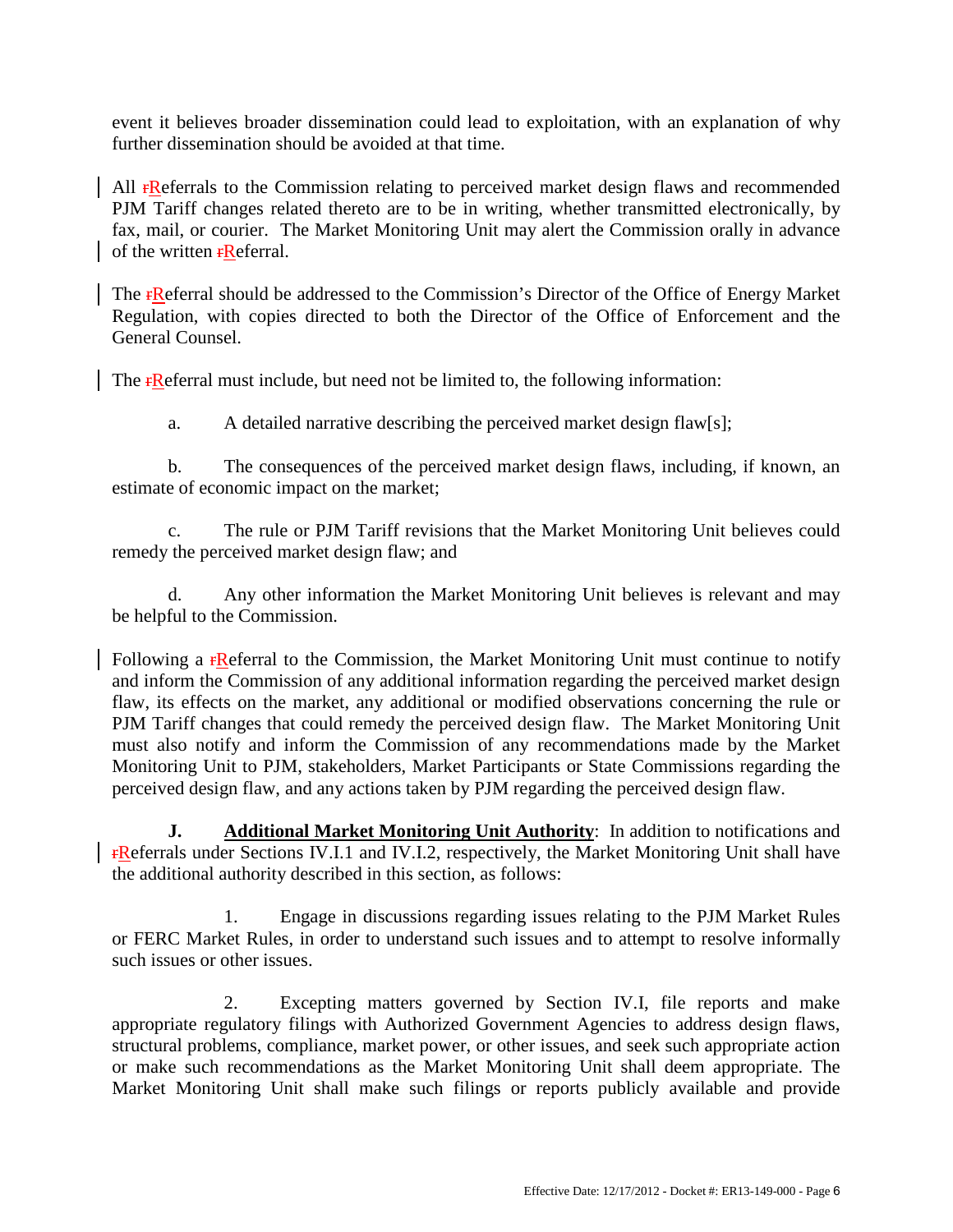simultaneous notice of the existence of reports to the PJM members and PJM, subject to protection of confidential information.

 3. Consult with Authorized Government Agencies concerning the need for specific investigations or monitoring activities.

 4. Consider and evaluate a broad range of additional enforcement mechanisms that may be necessary to assure compliance with the PJM Market Rules. As part of this evaluation process, the Market Monitoring Unit shall consult with Authorized Government Agencies and other interested parties.

5. Report directly to the Commission staff on any matter.

#### **K. Confidentiality:**

 1. All discussions between the Market Monitoring Unit and Market Participants concerning the informal resolution of compliance issues initially shall remain confidential, subject to the provisions in subsection IV.K.3.

 2. Except as provided in subsection IV.K.3, in exercising its authority to tmake Corrective ActionsReferrals, the Market Monitoring Unit shall observe the confidentiality provisions of the PJM Operating Agreement and Attachment M - Appendix.

 3. Notwithstanding anything to the contrary in this Plan or the PJM Operating Agreement and Attachment M - Appendix, the Market Monitoring Unit: (a) may disclose any information to the Commission in connection with the reporting required under Sections IV.I.1 and IV.I.2 of this Plan, provided that any written submission to the Commission that includes information that is confidential under the PJM Operating Agreement or Attachment M - Appendix shall be accompanied by a request that the information be maintained as confidential, and (b) may make reports or other regulatory filings pursuant to Section IV.J or V of this Plan if accompanied by a request that information that is confidential under the PJM Operating Agreement or Attachment M - Appendix be maintained as confidential.

## **VI. REPORTS**

D. **State Commission Tailored Requests for Information:** Subject to the confidentiality restrictions of Attachment M – Appendix, Section I.D. of the PJM Tariff and Section 18.17.4 of the PJM Operating Agreement, the Market Monitoring Unit may provide, at its discretion, information regarding general market trends and the performance of the PJM Markets in response to a State Commission's tailored request for information unless the requested information is designed to aid state enforcement actions or impinges upon the confidentiality rules of the Federal Energy Regulatory Commission with regard to  $\mathbf{r}$ Referrals.

The Market Monitoring Unit shall provide to any Market Participant whose information has been requested, or who may be affected by the release of the requested information, written notice, which shall include electronic communication, of a State Commission's tailored request for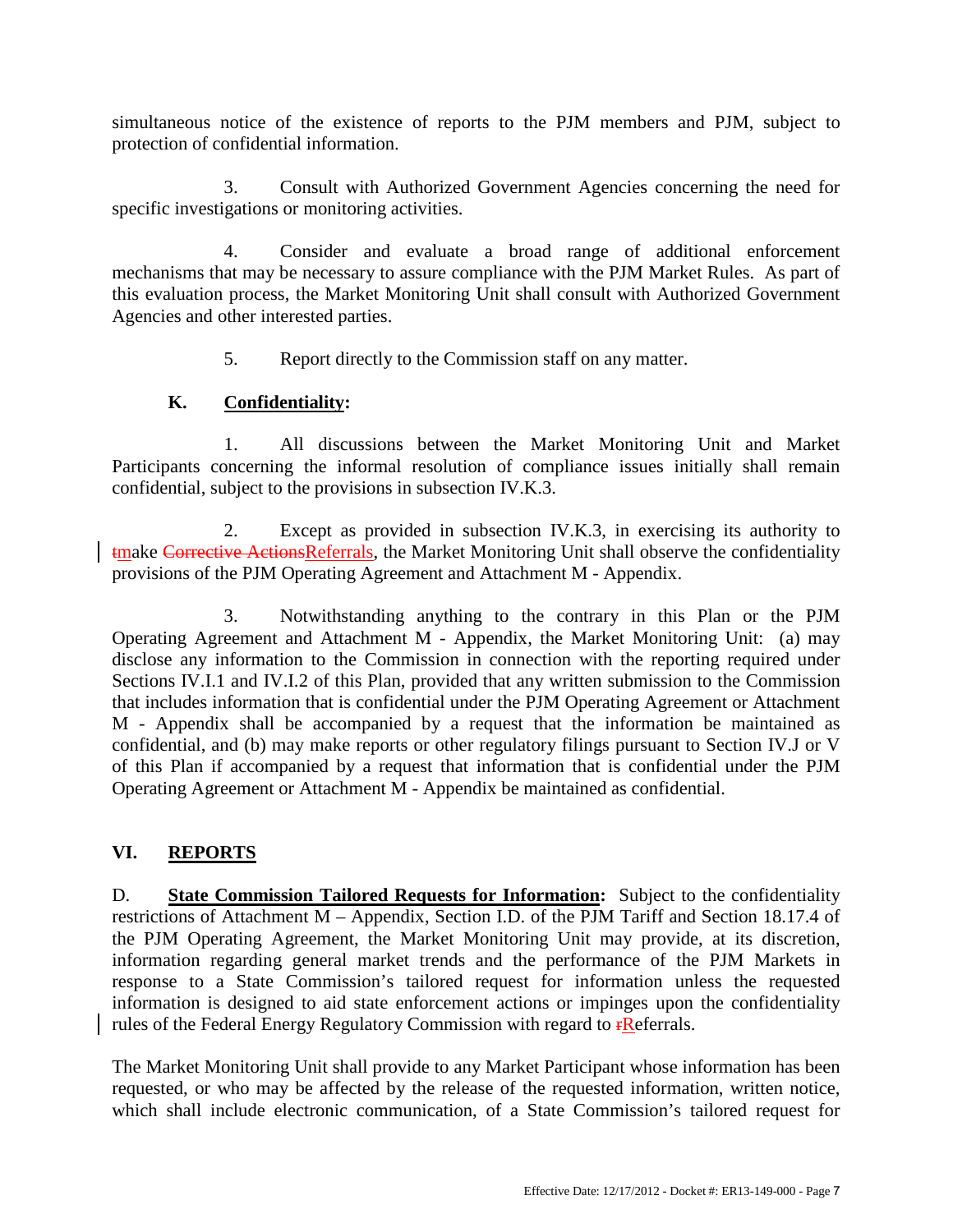information as soon as possible, but not later than two (2) business days after the receipt of the request. If the request for tailored information seeks to obtain Confidential Information, the requirements and limitations of Section I.D. of Attachment M – Appendix shall apply. If the request for tailored information seeks to obtain information that is not Confidential Information, if the Market Participant whose information has been requested or who may be affected by the release of the requested information objects to the request or any portion thereof, it shall be given the opportunity to contest the request and to provide a contextual explanation to supplement the information produced by the Market Monitoring Unit so long as the providing of the contextual explanation does not unduly delay the release of the information to the State Commission. To register its objection, the Market Participant must request, in writing, within four (4) business days following the Market Monitoring Unit's receipt of the request, a conference with the State Commission to resolve differences concerning the scope or timing of the tailored request for information; provided, however, nothing herein shall require the State Commission to participate in any conference. Any party to the conference may seek assistance from FERC staff in resolution of the dispute or terminate the conference process at any time. Should such conference be refused or terminated by any participant or should such conference not resolve the dispute, then the Market Participant whose information has been requested or who may be affected by the release of the requested information, may file a complaint with the FERC pursuant to Rule 206 objecting to the request for tailored information within ten (10) business days following receipt of written notice from any conference participant terminating such conference. Any complaints filed at the FERC objecting to a particular request for tailored information shall be designated by the party as a "fast track" complaint and each party shall bear its own costs in connection with such FERC proceeding.

If no complaint challenging the request for tailored information is filed within the ten (10) business day period defined above, the Market Monitoring Unit shall utilize its best efforts to respond to the request for tailored information promptly. If a complaint is filed, and the Commission does not act on that complaint within ninety (90) days, the complaint shall be deemed denied and the Market Monitoring Unit shall use its best efforts to respond to the request for tailored information promptly. Notwithstanding the foregoing, if the Market Monitoring Unit determines, in its discretion, that responding to the State Commission's request for tailored information is unreasonably burdensome and/or will interfere with the Market Monitoring Unit's ability to carry out its core functions based on time and resource availability of its staff, the Market Monitoring Unit may decline such a request.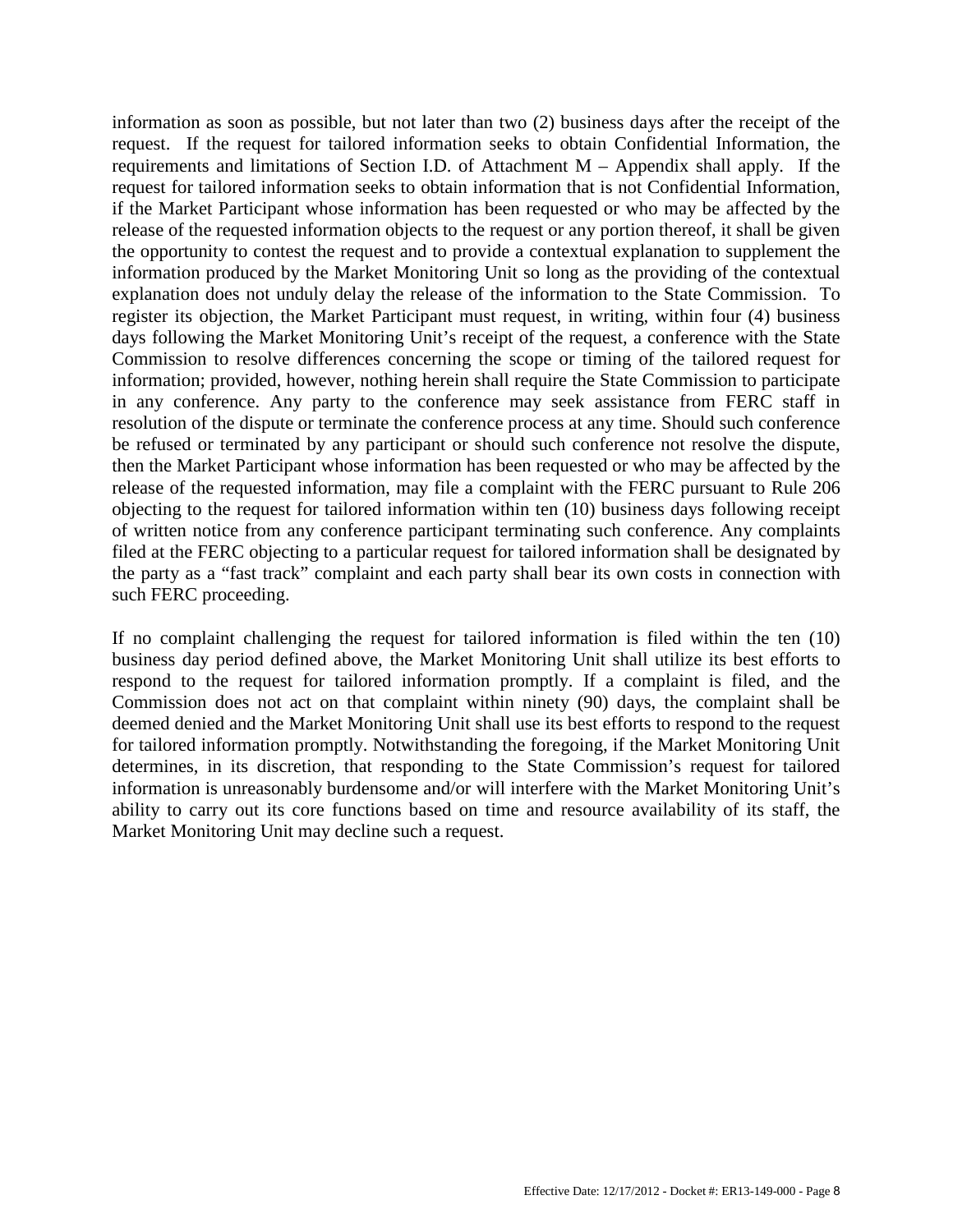#### **ATTACHMENT M – APPENDIX**

### **I. CONFIDENTIALITY OF DATA AND INFORMATION**

#### **D. Disclosure to Authorized Commissions:**

4. In the event of any breach of confidentiality of information disclosed pursuant to an Information Request by an Authorized Commission or Authorized Person:

(i) The Authorized Commission or Authorized Person shall promptly notify the Market Monitoring Unit, who shall, in turn, promptly notify any Affected Member of any inadvertent or intentional release, or possible release, of confidential information provided pursuant to this Section I.

(ii) The Office Market Monitoring Unit shall terminate the right of such Authorized Commission to receive confidential information under this Section I upon written notice to such Authorized Commission unless: (i) there was no harm or damage suffered by the Affected Member; or (ii) similar good cause is shown. Any appeal of the Market Monitoring Unit's actions under this Section I shall be to Commission. An Authorized Commission shall be entitled to reestablish its certification as set forth in Section I.D.1 by submitting a filing with the Commission showing that it has taken sufficient and appropriate steps to protect confidential informationcorrective action. If the Commission does not act upon an Authorized Commission's recertification filing with sixty (60) days of the date of the filing, the recertification shall be deemed approved and the Authorized Commission shall be permitted to receive confidential information pursuant to this section.

(iii) The Office of the Interconnection, the Market Monitoring Unit, and/or the Affected Member shall have the right to seek and obtain at least the following types of relief: (a) an order from the FERC requiring any breach to cease and preventing any future breaches; (b) temporary, preliminary, and/or permanent injunctive relief with respect to any breach; and (c) the immediate return of all confidential information to the Market Monitoring Unit.

(iv) No Authorized Person or Authorized Commission shall have responsibility or liability whatsoever under this section for any and all liabilities, losses, damages, demands, fines, monetary judgments, penalties, costs and expenses caused by, resulting from, or arising out of or in connection with the release of confidential information to persons not authorized to receive it, provided that such Authorized Person is an agent, servant, employee or member of an Authorized Commission at the time of such unauthorized release. Nothing in this Section I.D.4(iv) is intended to limit the liability of any person who is not an agent, servant, employee or member of an Authorized Commission at the time of such unauthorized release for any and all economic losses, damages, demands, fines, monetary judgments, penalties, costs and expenses caused by, resulting from, or arising out of or in connection with such unauthorized release.

(v) Any dispute or conflict requesting the relief in Section I.D.4(ii) or I.D.4(iii)(a) above, shall be submitted to the FERC for hearing and resolution. Any dispute or conflict